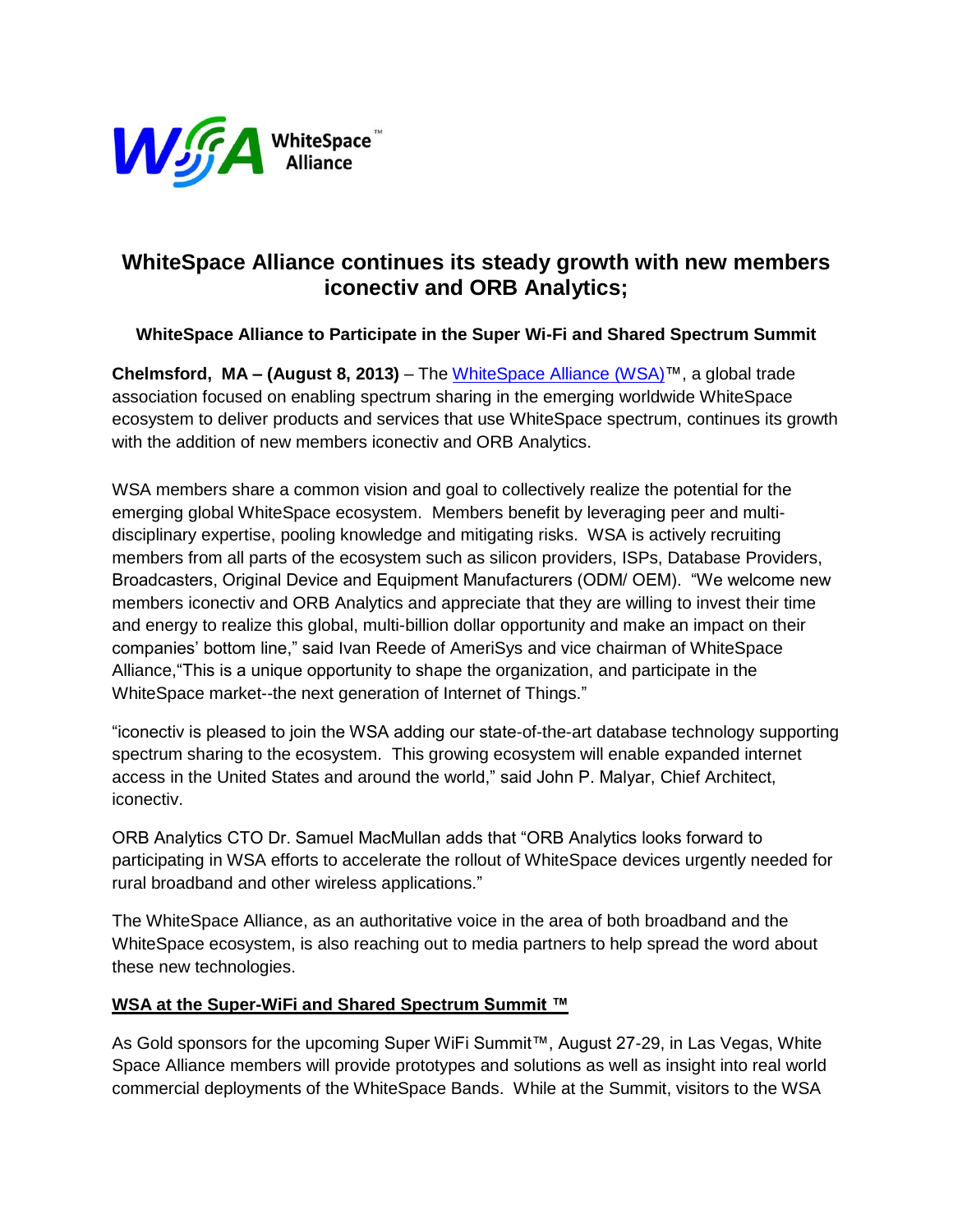display in the demo pavilion will learn more about the Alliance and its members. Member companies attending the event will include, NICT (Japan), ISB Corporation, Texas Instruments, Azcom Technologies, AmeriSys, Adaptrum, iconectiv (Platinum sponsors) and ORB Analytics**.**

This technology and policy evolution is positioned to help fill in the growing broadband demand through cognitive spectrum sharing enabling applications such as rural broadband, cellular offload, smart grid, machine to machine etc.

Contact [info@WhiteSpaceAlliance.org](mailto:info@WhiteSpaceAlliance.org) to receive a 20% discount code on the registration.

## **About iconectiv**:

Telcordia Technologies, Inc., is a wholly owned subsidiary of Ericsson, doing business as **iconectiv**, develops market leading solutions that enable operators to interconnect networks, devices, and applications critical to evolving the global telecommunications marketplace.

iconectiv's White Space Database solution enables the best of two worlds: Access to spectrum with superior coverage capabilities, and interference free operation, enabling high quality and cost-effective wireless broadband access for a wide range of applications. iconectiv is a FCC certified White Space database administrator, and is a leader in implementing commercial database solutions for communications service providers and regulators worldwide. For more information visit [www.iconectiv.com/whitespaces](http://www.iconectiv.com/whitespaces)

## **About ORB Analytics, Inc.**

ORB Analytics, Inc. was established in 2009 with a mission to develop software and hardware products based on the company's cognitive radio network innovations. ORB Analytics has delivered products for communications and digital signal processing applications to commercial customers as well as government partners including Army CERDEC, SPAWAR, NSF, DARPA, AFRL, and NASA. We provide licensable IP blocks for FPGA and ASIC implementation and integrated transceiver designs. The company's software capabilities span from the full design and architecture of highly distributed end-to-end systems to tightly knit integrated components.

ORB Analytics is also developing solutions for broadband communications over TV and other WhiteSpaces. ORB Analytics' experience, partnerships, and technology well-position the company to deliver cost-effective WhiteSpace solutions to customers worldwide. For more information, please visit [www.orbanalytics.com.](http://www.orbanalytics.com/)

## **About WhiteSpace Alliance**

[WhiteSpace Alliance](http://cts.businesswire.com/ct/CT?id=smartlink&url=http%3A%2F%2Fwww.whitespacealliance.org&esheet=50107806&lan=en-US&anchor=WhiteSpace+Alliance&index=1&md5=dc961dfb9d10975bc7075a94772ac5ba) (WSA)™ [\(www.WhiteSpaceAlliance.org\)](http://www.whitespacealliance.org/) is an international trade association enabling the emerging worldwide WhiteSpace ecosystem to deliver products and services that use WhiteSpace Bands. WhiteSpace Alliance will collectively educate and seed the market to demonstrate the benefits of using WhiteSpaces. WSA has created the worldwide successful marketplace providing high efficiency spectrum sharing cognitive radio solutions. WhiteSpace Alliance solutions enable many new applications such as smart utility networks,